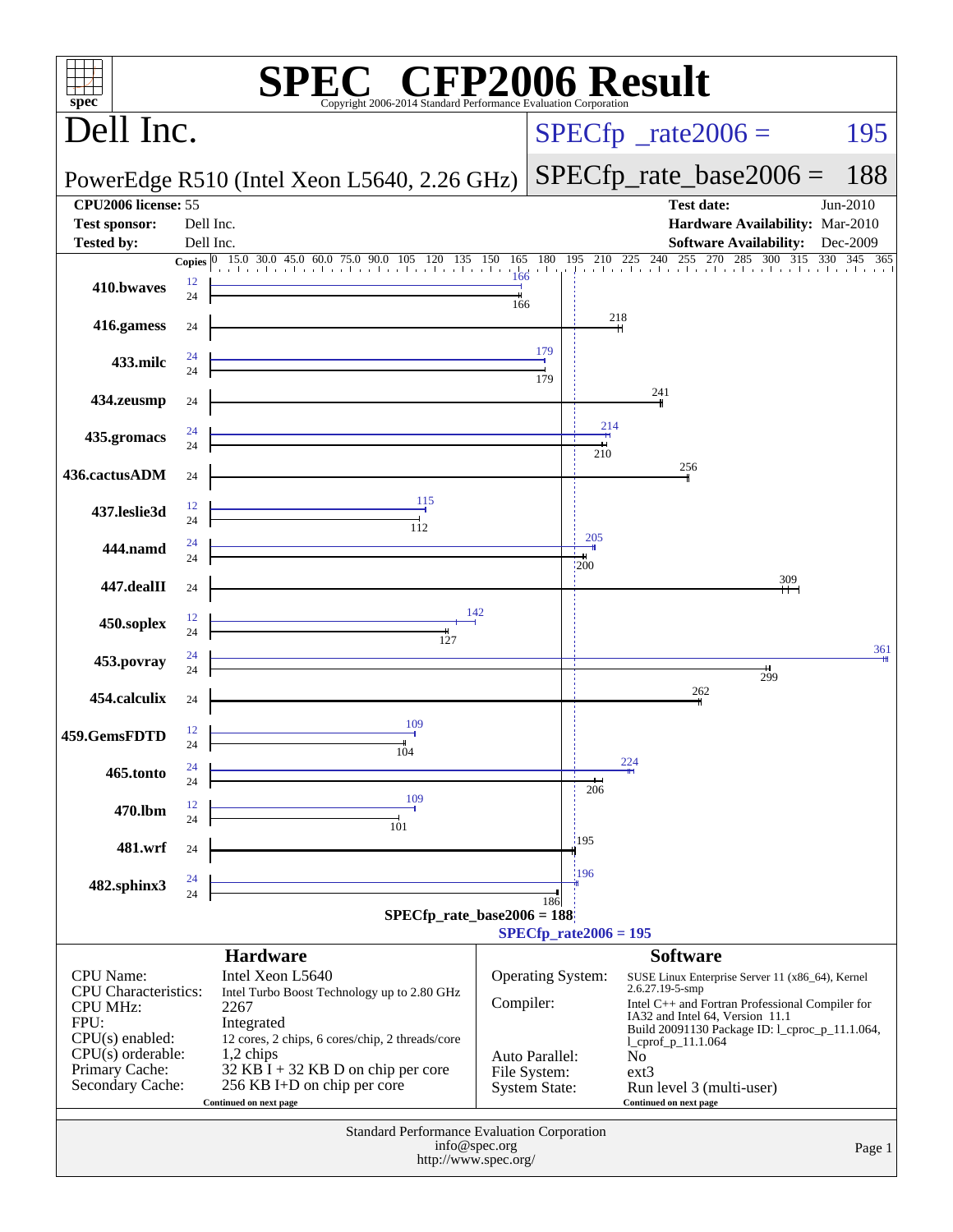

### Dell Inc.

### $SPECTp_rate2006 = 195$

PowerEdge R510 (Intel Xeon L5640, 2.26 GHz)

### [SPECfp\\_rate\\_base2006 =](http://www.spec.org/auto/cpu2006/Docs/result-fields.html#SPECfpratebase2006) 188 **[CPU2006 license:](http://www.spec.org/auto/cpu2006/Docs/result-fields.html#CPU2006license)** 55 **[Test date:](http://www.spec.org/auto/cpu2006/Docs/result-fields.html#Testdate)** Jun-2010 **[Test sponsor:](http://www.spec.org/auto/cpu2006/Docs/result-fields.html#Testsponsor)** Dell Inc. **[Hardware Availability:](http://www.spec.org/auto/cpu2006/Docs/result-fields.html#HardwareAvailability)** Mar-2010 **[Tested by:](http://www.spec.org/auto/cpu2006/Docs/result-fields.html#Testedby)** Dell Inc. **[Software Availability:](http://www.spec.org/auto/cpu2006/Docs/result-fields.html#SoftwareAvailability)** Dec-2009 [L3 Cache:](http://www.spec.org/auto/cpu2006/Docs/result-fields.html#L3Cache) 12 MB I+D on chip per chip<br>Other Cache: None [Other Cache:](http://www.spec.org/auto/cpu2006/Docs/result-fields.html#OtherCache) [Memory:](http://www.spec.org/auto/cpu2006/Docs/result-fields.html#Memory) 24 GB (6 x 4 GB DDR3-1333 DR RDIMM, CL9, ECC) [Disk Subsystem:](http://www.spec.org/auto/cpu2006/Docs/result-fields.html#DiskSubsystem) 1 x 146 GB 15000 RPM SAS [Other Hardware:](http://www.spec.org/auto/cpu2006/Docs/result-fields.html#OtherHardware) None [Base Pointers:](http://www.spec.org/auto/cpu2006/Docs/result-fields.html#BasePointers) 64-bit<br>Peak Pointers: 32/64-bit [Peak Pointers:](http://www.spec.org/auto/cpu2006/Docs/result-fields.html#PeakPointers) [Other Software:](http://www.spec.org/auto/cpu2006/Docs/result-fields.html#OtherSoftware) None

| <b>Results Table</b> |               |                                                                                                          |            |                |            |                |                  |               |                |              |                |              |                |              |
|----------------------|---------------|----------------------------------------------------------------------------------------------------------|------------|----------------|------------|----------------|------------------|---------------|----------------|--------------|----------------|--------------|----------------|--------------|
|                      |               |                                                                                                          |            | <b>Base</b>    |            |                |                  |               |                |              | <b>Peak</b>    |              |                |              |
| <b>Benchmark</b>     | <b>Copies</b> | <b>Seconds</b>                                                                                           | Ratio      | <b>Seconds</b> | Ratio      | <b>Seconds</b> | Ratio            | <b>Copies</b> | <b>Seconds</b> | <b>Ratio</b> | <b>Seconds</b> | <b>Ratio</b> | <b>Seconds</b> | <b>Ratio</b> |
| 410.bwayes           | 24            | 1980                                                                                                     | 165        | 1962           | <b>166</b> | 1961           | 166              | 12            | 982            | 166          | 981            | 166          | 982            | 166          |
| $416$ .gamess        | 24            | 2154                                                                                                     | 218        | 2155           | 218        | 2134           | 220              | 24            | 2154           | 218          | 2155           | 218          | 2134           | 220          |
| $433$ .milc          | 24            | 1232                                                                                                     | 179        | 1232           | 179        | 1232           | 179              | 24            | 1232           | 179          | 1231           | 179          | 1233           | 179          |
| $434$ . zeusmp       | 24            | 904                                                                                                      | 242        | 909            | <b>240</b> | 907            | 241              | 24            | 904            | 242          | 909            | 240          | 907            | 241          |
| 435.gromacs          | 24            | 809                                                                                                      | 212        | 819            | <b>209</b> | 816            | 210              | 24            | 801            | 214          | 802            | 214          | 810            | 212          |
| 436.cactusADM        | 24            | 1121                                                                                                     | 256        | 1120           | 256        | 1124           | 255              | 24            | 1121           | 256          | 1120           | 256          | 1124           | 255          |
| 437.leslie3d         | 24            | 2016                                                                                                     | 112        | 2019           | 112        | 2018           | <b>112</b>       | 12            | 981            | 115          | 980            | 115          | 981            | 115          |
| 444.namd             | 24            | 958                                                                                                      | 201        | 966            | 199        | 964            | <b>200</b>       | 24            | 942            | 204          | 935            | 206          | 937            | 205          |
| $447$ .dealII        | 24            | 872                                                                                                      | 315        | 888            | 309        | 897            | 30 <sub>6</sub>  | 24            | 872            | 315          | 888            | 309          | 897            | 306          |
| $450$ .soplex        | 24            | 1593                                                                                                     | 126        | 1573           | 127        | 1574           | 127              | 12            | 762            | 131          | 706            | 142          | 706            | 142          |
| 453.povray           | 24            | 427                                                                                                      | 299        | 427            | 299        | 429            | 297              | 24            | 355            | 360          | 353            | 361          | 353            | 362          |
| 454.calculix         | 24            | 755                                                                                                      | 262        | 759            | 261        | 754            | 263              | 24            | 755            | 262          | 759            | 261          | 754            | 263          |
| 459.GemsFDTD         | 24            | 2462                                                                                                     | 103        | 2443           | 104        | 2444           | <b>104</b>       | 12            | 1165           | 109          | 1164           | 109          | 1167           | 109          |
| $465$ .tonto         | 24            | 1126                                                                                                     | 210        | 1147           | 206        | 1150           | 205              | 24            | 1053           | 224          | 1057           | 224          | 1044           | 226          |
| 470.1bm              | 24            | 3271                                                                                                     | <b>101</b> | 3270           | 101        | 3276           | 101              | 12            | 1505           | 110          | 1507           | 109          | 1511           | 109          |
| 481.wrf              | 24            | 1375                                                                                                     | 195        | 1376           | 195        | 1386           | 193 <sup>1</sup> | 24            | 1375           | 195          | 1376           | 195          | 1386           | 193          |
| 482.sphinx3          | 24            | 2528                                                                                                     | 185        | 2519           | <b>186</b> | 2516           | 186              | 24            | 2392           | 196          | 2381           | 196          | 2382           | <u>196</u>   |
|                      |               | Results appear in the order in which they were run. Bold underlined text indicates a median measurement. |            |                |            |                |                  |               |                |              |                |              |                |              |

### **[Submit Notes](http://www.spec.org/auto/cpu2006/Docs/result-fields.html#SubmitNotes)**

The config file option 'submit' was used. numactl was used to bind copies to the cores

### **[Operating System Notes](http://www.spec.org/auto/cpu2006/Docs/result-fields.html#OperatingSystemNotes)**

'ulimit -s unlimited' was used to set the stacksize to unlimited prior to run

### **[Platform Notes](http://www.spec.org/auto/cpu2006/Docs/result-fields.html#PlatformNotes)**

 BIOS Settings: Power Management = Maximum Performance (Default = Active Power Controller) Data Reuse = Disabled (Default = Enabled)

> Standard Performance Evaluation Corporation [info@spec.org](mailto:info@spec.org) <http://www.spec.org/>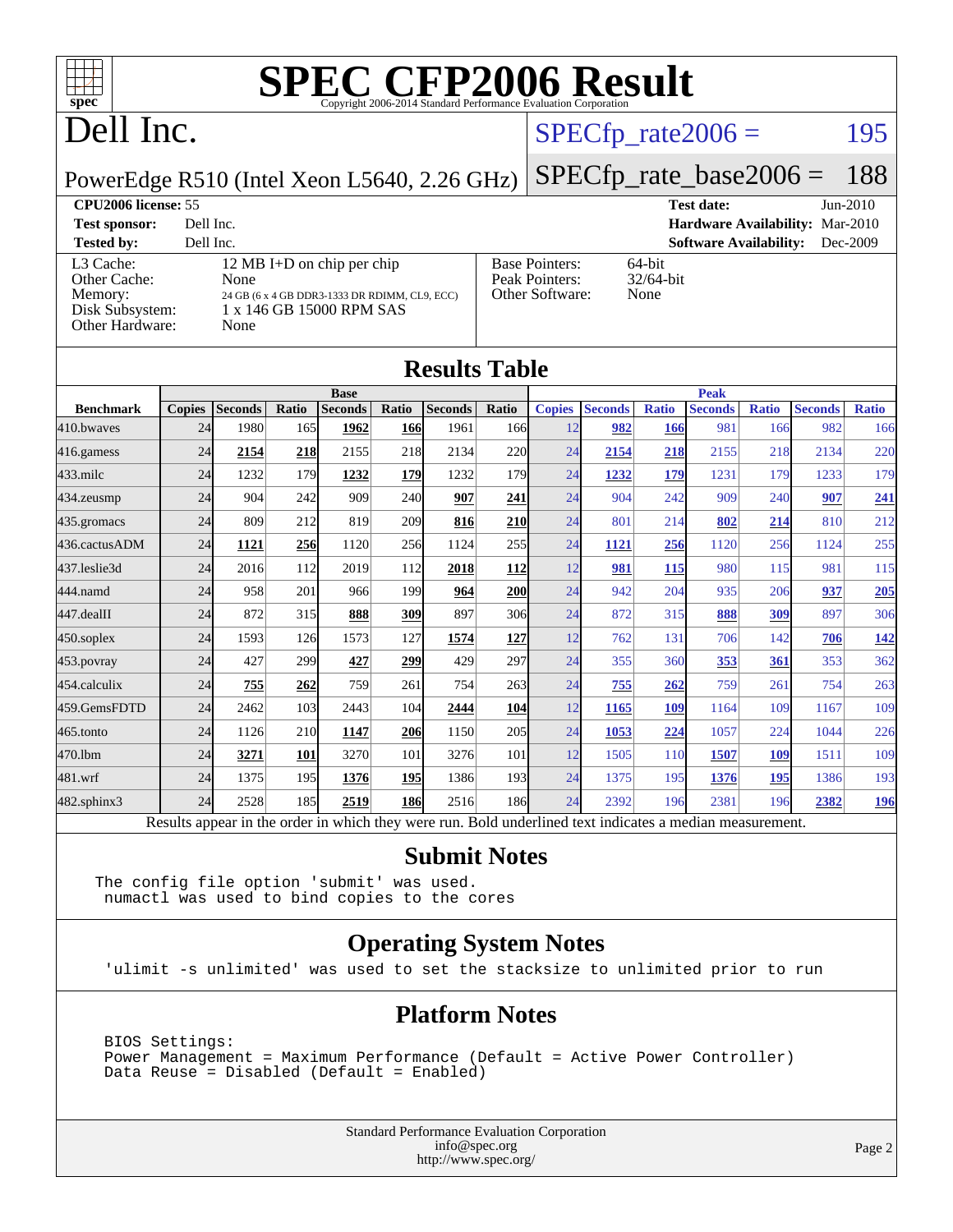

### Dell Inc.

 $SPECTp_rate2006 = 195$ 

PowerEdge R510 (Intel Xeon L5640, 2.26 GHz) [SPECfp\\_rate\\_base2006 =](http://www.spec.org/auto/cpu2006/Docs/result-fields.html#SPECfpratebase2006) 188

**[Tested by:](http://www.spec.org/auto/cpu2006/Docs/result-fields.html#Testedby)** Dell Inc. **[Software Availability:](http://www.spec.org/auto/cpu2006/Docs/result-fields.html#SoftwareAvailability)** Dec-2009

**[CPU2006 license:](http://www.spec.org/auto/cpu2006/Docs/result-fields.html#CPU2006license)** 55 **[Test date:](http://www.spec.org/auto/cpu2006/Docs/result-fields.html#Testdate)** Jun-2010 **[Test sponsor:](http://www.spec.org/auto/cpu2006/Docs/result-fields.html#Testsponsor)** Dell Inc. **[Hardware Availability:](http://www.spec.org/auto/cpu2006/Docs/result-fields.html#HardwareAvailability)** Mar-2010

### **[General Notes](http://www.spec.org/auto/cpu2006/Docs/result-fields.html#GeneralNotes)**

 Binaries were compiled on SLES 10 with Binutils 2.18.50.0.7.20080502 The Dell PowerEdge R510 and the Bull NovaScale R450 F2 models are electronically equivalent. The results have been measured on a Dell PowerEdge R510 model.

### **[Base Compiler Invocation](http://www.spec.org/auto/cpu2006/Docs/result-fields.html#BaseCompilerInvocation)**

 $C$  benchmarks:<br>icc  $-m64$ 

[C++ benchmarks:](http://www.spec.org/auto/cpu2006/Docs/result-fields.html#CXXbenchmarks) [icpc -m64](http://www.spec.org/cpu2006/results/res2010q3/cpu2006-20100913-13214.flags.html#user_CXXbase_intel_icpc_64bit_bedb90c1146cab66620883ef4f41a67e)

[Fortran benchmarks](http://www.spec.org/auto/cpu2006/Docs/result-fields.html#Fortranbenchmarks): [ifort -m64](http://www.spec.org/cpu2006/results/res2010q3/cpu2006-20100913-13214.flags.html#user_FCbase_intel_ifort_64bit_ee9d0fb25645d0210d97eb0527dcc06e)

[Benchmarks using both Fortran and C](http://www.spec.org/auto/cpu2006/Docs/result-fields.html#BenchmarksusingbothFortranandC):<br>icc -m64 ifort -m64  $-m64$  ifort  $-m64$ 

### **[Base Portability Flags](http://www.spec.org/auto/cpu2006/Docs/result-fields.html#BasePortabilityFlags)**

| 410.bwaves: -DSPEC CPU LP64<br>416.gamess: -DSPEC_CPU_LP64<br>433.milc: -DSPEC CPU LP64<br>434.zeusmp: -DSPEC_CPU_LP64<br>435.gromacs: -DSPEC_CPU_LP64 -nofor_main<br>436.cactusADM: - DSPEC CPU LP64 - nofor main<br>437.leslie3d: -DSPEC CPU LP64<br>444.namd: -DSPEC CPU LP64<br>447.dealII: -DSPEC CPU LP64 |                                                                |
|-----------------------------------------------------------------------------------------------------------------------------------------------------------------------------------------------------------------------------------------------------------------------------------------------------------------|----------------------------------------------------------------|
| 450.soplex: -DSPEC CPU LP64<br>453.povray: -DSPEC_CPU_LP64<br>454.calculix: - DSPEC CPU LP64 - nofor main<br>459. GemsFDTD: - DSPEC CPU LP64<br>465.tonto: -DSPEC CPU LP64                                                                                                                                      |                                                                |
| 470.1bm: - DSPEC CPU LP64<br>482.sphinx3: -DSPEC_CPU_LP64                                                                                                                                                                                                                                                       | 481.wrf: -DSPEC CPU_LP64 -DSPEC_CPU_CASE_FLAG -DSPEC_CPU_LINUX |

### **[Base Optimization Flags](http://www.spec.org/auto/cpu2006/Docs/result-fields.html#BaseOptimizationFlags)**

[C benchmarks](http://www.spec.org/auto/cpu2006/Docs/result-fields.html#Cbenchmarks):

[-xSSE4.2](http://www.spec.org/cpu2006/results/res2010q3/cpu2006-20100913-13214.flags.html#user_CCbase_f-xSSE42_f91528193cf0b216347adb8b939d4107) [-ipo](http://www.spec.org/cpu2006/results/res2010q3/cpu2006-20100913-13214.flags.html#user_CCbase_f-ipo) [-O3](http://www.spec.org/cpu2006/results/res2010q3/cpu2006-20100913-13214.flags.html#user_CCbase_f-O3) [-no-prec-div](http://www.spec.org/cpu2006/results/res2010q3/cpu2006-20100913-13214.flags.html#user_CCbase_f-no-prec-div) [-static](http://www.spec.org/cpu2006/results/res2010q3/cpu2006-20100913-13214.flags.html#user_CCbase_f-static)

[C++ benchmarks:](http://www.spec.org/auto/cpu2006/Docs/result-fields.html#CXXbenchmarks) [-xSSE4.2](http://www.spec.org/cpu2006/results/res2010q3/cpu2006-20100913-13214.flags.html#user_CXXbase_f-xSSE42_f91528193cf0b216347adb8b939d4107) [-ipo](http://www.spec.org/cpu2006/results/res2010q3/cpu2006-20100913-13214.flags.html#user_CXXbase_f-ipo) [-O3](http://www.spec.org/cpu2006/results/res2010q3/cpu2006-20100913-13214.flags.html#user_CXXbase_f-O3) [-no-prec-div](http://www.spec.org/cpu2006/results/res2010q3/cpu2006-20100913-13214.flags.html#user_CXXbase_f-no-prec-div) [-static](http://www.spec.org/cpu2006/results/res2010q3/cpu2006-20100913-13214.flags.html#user_CXXbase_f-static)

Continued on next page

Standard Performance Evaluation Corporation [info@spec.org](mailto:info@spec.org) <http://www.spec.org/>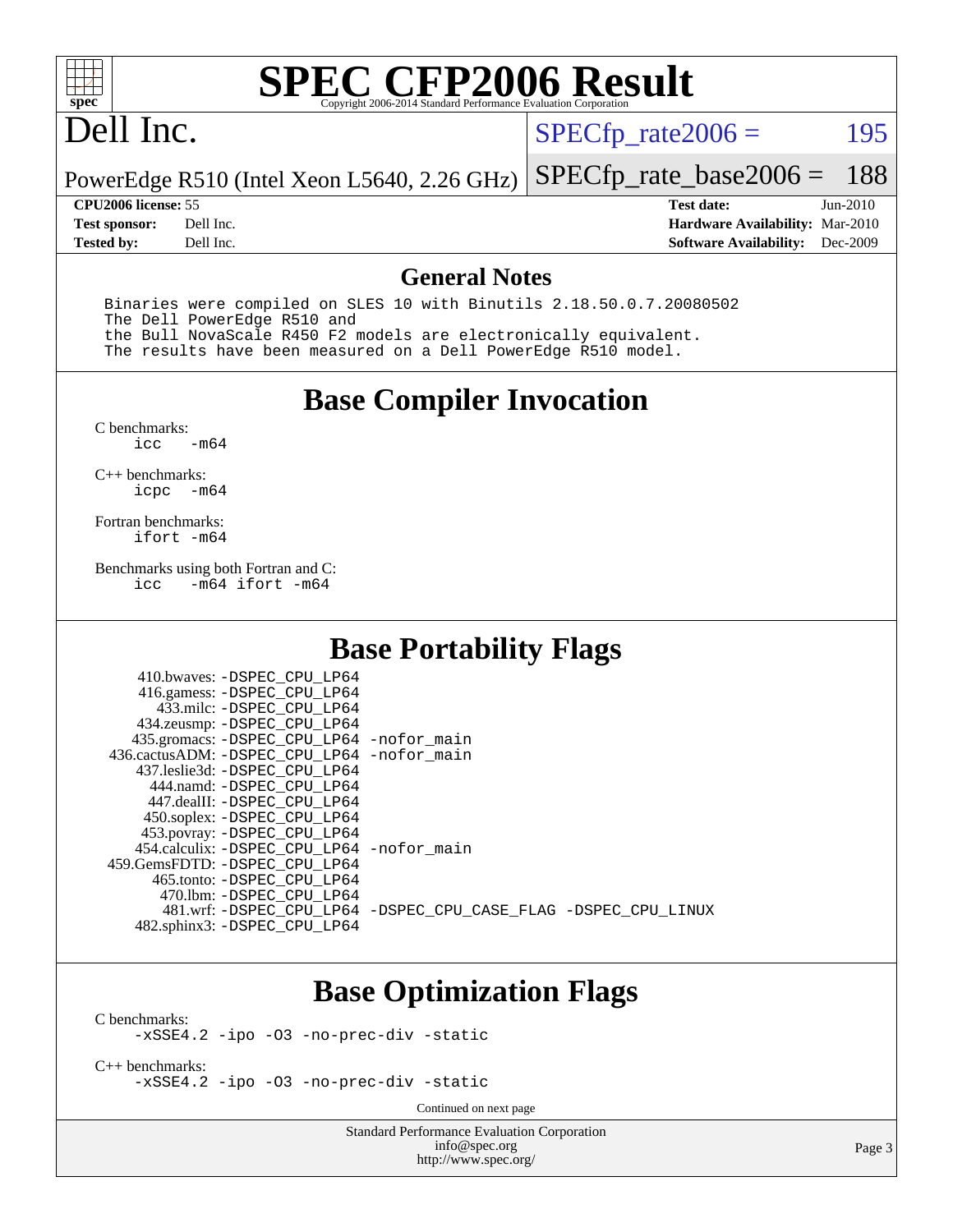

### Dell Inc.

 $SPECTp_rate2006 = 195$ 

PowerEdge R510 (Intel Xeon L5640, 2.26 GHz) [SPECfp\\_rate\\_base2006 =](http://www.spec.org/auto/cpu2006/Docs/result-fields.html#SPECfpratebase2006) 188

**[CPU2006 license:](http://www.spec.org/auto/cpu2006/Docs/result-fields.html#CPU2006license)** 55 **[Test date:](http://www.spec.org/auto/cpu2006/Docs/result-fields.html#Testdate)** Jun-2010 **[Test sponsor:](http://www.spec.org/auto/cpu2006/Docs/result-fields.html#Testsponsor)** Dell Inc. **[Hardware Availability:](http://www.spec.org/auto/cpu2006/Docs/result-fields.html#HardwareAvailability)** Mar-2010 **[Tested by:](http://www.spec.org/auto/cpu2006/Docs/result-fields.html#Testedby)** Dell Inc. **[Software Availability:](http://www.spec.org/auto/cpu2006/Docs/result-fields.html#SoftwareAvailability)** Dec-2009

### **[Base Optimization Flags \(Continued\)](http://www.spec.org/auto/cpu2006/Docs/result-fields.html#BaseOptimizationFlags)**

[Fortran benchmarks](http://www.spec.org/auto/cpu2006/Docs/result-fields.html#Fortranbenchmarks): [-xSSE4.2](http://www.spec.org/cpu2006/results/res2010q3/cpu2006-20100913-13214.flags.html#user_FCbase_f-xSSE42_f91528193cf0b216347adb8b939d4107) [-ipo](http://www.spec.org/cpu2006/results/res2010q3/cpu2006-20100913-13214.flags.html#user_FCbase_f-ipo) [-O3](http://www.spec.org/cpu2006/results/res2010q3/cpu2006-20100913-13214.flags.html#user_FCbase_f-O3) [-no-prec-div](http://www.spec.org/cpu2006/results/res2010q3/cpu2006-20100913-13214.flags.html#user_FCbase_f-no-prec-div) [-static](http://www.spec.org/cpu2006/results/res2010q3/cpu2006-20100913-13214.flags.html#user_FCbase_f-static)

[Benchmarks using both Fortran and C](http://www.spec.org/auto/cpu2006/Docs/result-fields.html#BenchmarksusingbothFortranandC): [-xSSE4.2](http://www.spec.org/cpu2006/results/res2010q3/cpu2006-20100913-13214.flags.html#user_CC_FCbase_f-xSSE42_f91528193cf0b216347adb8b939d4107) [-ipo](http://www.spec.org/cpu2006/results/res2010q3/cpu2006-20100913-13214.flags.html#user_CC_FCbase_f-ipo) [-O3](http://www.spec.org/cpu2006/results/res2010q3/cpu2006-20100913-13214.flags.html#user_CC_FCbase_f-O3) [-no-prec-div](http://www.spec.org/cpu2006/results/res2010q3/cpu2006-20100913-13214.flags.html#user_CC_FCbase_f-no-prec-div) [-static](http://www.spec.org/cpu2006/results/res2010q3/cpu2006-20100913-13214.flags.html#user_CC_FCbase_f-static)

**[Peak Compiler Invocation](http://www.spec.org/auto/cpu2006/Docs/result-fields.html#PeakCompilerInvocation)**

[C benchmarks \(except as noted below\)](http://www.spec.org/auto/cpu2006/Docs/result-fields.html#Cbenchmarksexceptasnotedbelow):  $\text{icc}$  -m64

482.sphinx3: [icc -m32](http://www.spec.org/cpu2006/results/res2010q3/cpu2006-20100913-13214.flags.html#user_peakCCLD482_sphinx3_intel_icc_32bit_a6a621f8d50482236b970c6ac5f55f93)

[C++ benchmarks \(except as noted below\):](http://www.spec.org/auto/cpu2006/Docs/result-fields.html#CXXbenchmarksexceptasnotedbelow) [icpc -m64](http://www.spec.org/cpu2006/results/res2010q3/cpu2006-20100913-13214.flags.html#user_CXXpeak_intel_icpc_64bit_bedb90c1146cab66620883ef4f41a67e)

450.soplex: [icpc -m32](http://www.spec.org/cpu2006/results/res2010q3/cpu2006-20100913-13214.flags.html#user_peakCXXLD450_soplex_intel_icpc_32bit_4e5a5ef1a53fd332b3c49e69c3330699)

[Fortran benchmarks](http://www.spec.org/auto/cpu2006/Docs/result-fields.html#Fortranbenchmarks): [ifort -m64](http://www.spec.org/cpu2006/results/res2010q3/cpu2006-20100913-13214.flags.html#user_FCpeak_intel_ifort_64bit_ee9d0fb25645d0210d97eb0527dcc06e)

[Benchmarks using both Fortran and C](http://www.spec.org/auto/cpu2006/Docs/result-fields.html#BenchmarksusingbothFortranandC): [icc -m64](http://www.spec.org/cpu2006/results/res2010q3/cpu2006-20100913-13214.flags.html#user_CC_FCpeak_intel_icc_64bit_0b7121f5ab7cfabee23d88897260401c) [ifort -m64](http://www.spec.org/cpu2006/results/res2010q3/cpu2006-20100913-13214.flags.html#user_CC_FCpeak_intel_ifort_64bit_ee9d0fb25645d0210d97eb0527dcc06e)

### **[Peak Portability Flags](http://www.spec.org/auto/cpu2006/Docs/result-fields.html#PeakPortabilityFlags)**

| 410.bwaves: -DSPEC CPU LP64                |                                                                |
|--------------------------------------------|----------------------------------------------------------------|
| 416.gamess: -DSPEC CPU LP64                |                                                                |
| 433.milc: -DSPEC CPU LP64                  |                                                                |
| 434.zeusmp: -DSPEC_CPU_LP64                |                                                                |
| 435.gromacs: -DSPEC_CPU_LP64 -nofor_main   |                                                                |
| 436.cactusADM: -DSPEC CPU LP64 -nofor main |                                                                |
| 437.leslie3d: -DSPEC CPU LP64              |                                                                |
| 444.namd: -DSPEC CPU LP64                  |                                                                |
| 447.dealII: -DSPEC CPU LP64                |                                                                |
| 453.povray: -DSPEC_CPU_LP64                |                                                                |
| 454.calculix: -DSPEC_CPU_LP64 -nofor_main  |                                                                |
| 459.GemsFDTD: -DSPEC CPU LP64              |                                                                |
| 465.tonto: -DSPEC CPU LP64                 |                                                                |
| 470.1bm: - DSPEC CPU LP64                  |                                                                |
|                                            | 481.wrf: -DSPEC_CPU_LP64 -DSPEC_CPU_CASE_FLAG -DSPEC_CPU_LINUX |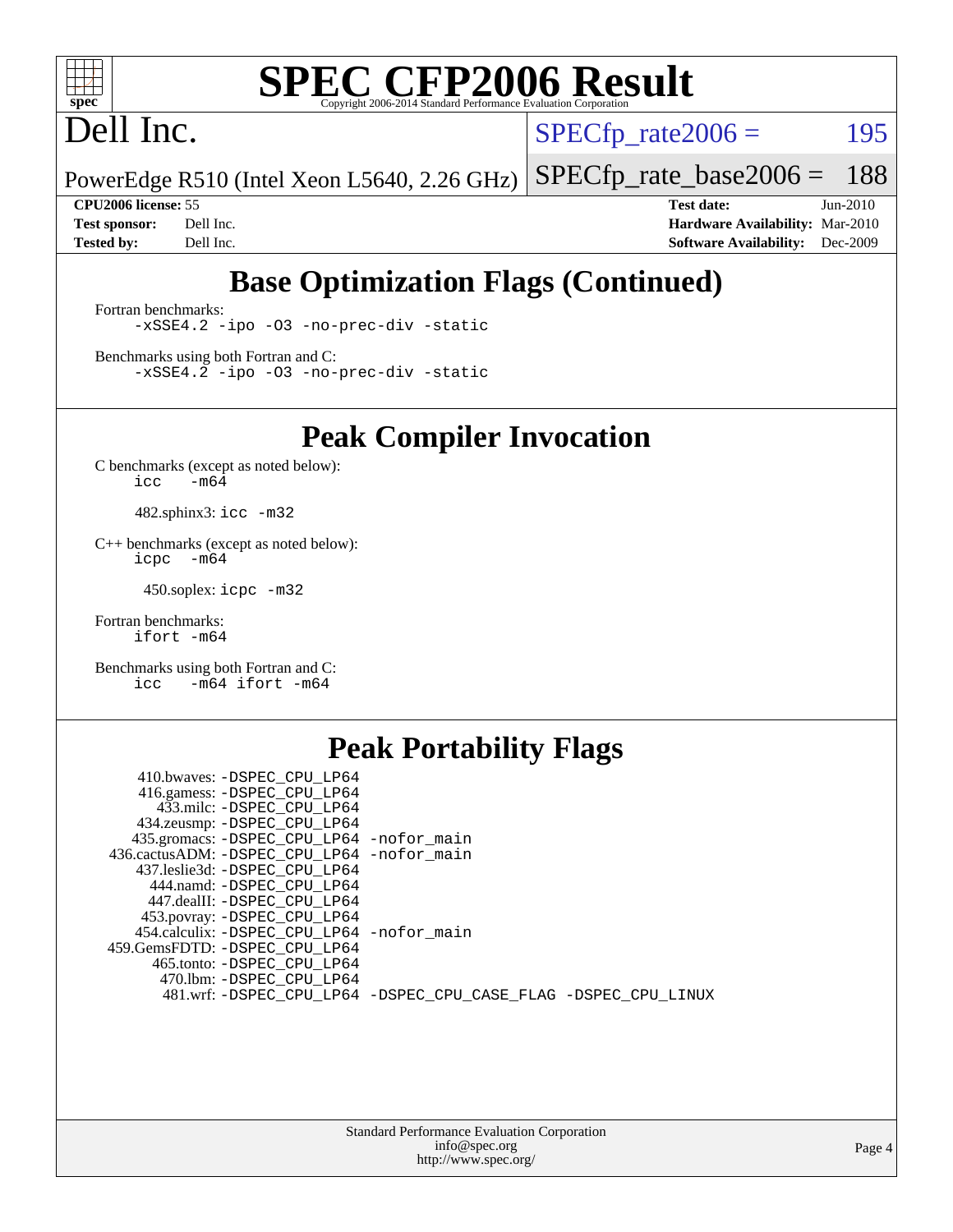

### Dell Inc.

 $SPECTp\_rate2006 = 195$ 

PowerEdge R510 (Intel Xeon L5640, 2.26 GHz) [SPECfp\\_rate\\_base2006 =](http://www.spec.org/auto/cpu2006/Docs/result-fields.html#SPECfpratebase2006) 188

**[CPU2006 license:](http://www.spec.org/auto/cpu2006/Docs/result-fields.html#CPU2006license)** 55 **[Test date:](http://www.spec.org/auto/cpu2006/Docs/result-fields.html#Testdate)** Jun-2010 **[Test sponsor:](http://www.spec.org/auto/cpu2006/Docs/result-fields.html#Testsponsor)** Dell Inc. **[Hardware Availability:](http://www.spec.org/auto/cpu2006/Docs/result-fields.html#HardwareAvailability)** Mar-2010 **[Tested by:](http://www.spec.org/auto/cpu2006/Docs/result-fields.html#Testedby)** Dell Inc. **[Software Availability:](http://www.spec.org/auto/cpu2006/Docs/result-fields.html#SoftwareAvailability)** Dec-2009

Page 5

### **[Peak Optimization Flags](http://www.spec.org/auto/cpu2006/Docs/result-fields.html#PeakOptimizationFlags)**

### [C benchmarks](http://www.spec.org/auto/cpu2006/Docs/result-fields.html#Cbenchmarks):

Standard Performance Evaluation Corporation [info@spec.org](mailto:info@spec.org) <http://www.spec.org/> 433.milc: [-xSSE4.2](http://www.spec.org/cpu2006/results/res2010q3/cpu2006-20100913-13214.flags.html#user_peakPASS2_CFLAGSPASS2_LDFLAGS433_milc_f-xSSE42_f91528193cf0b216347adb8b939d4107)(pass 2) [-prof-gen](http://www.spec.org/cpu2006/results/res2010q3/cpu2006-20100913-13214.flags.html#user_peakPASS1_CFLAGSPASS1_LDFLAGS433_milc_prof_gen_e43856698f6ca7b7e442dfd80e94a8fc)(pass 1) [-ipo](http://www.spec.org/cpu2006/results/res2010q3/cpu2006-20100913-13214.flags.html#user_peakPASS2_CFLAGSPASS2_LDFLAGS433_milc_f-ipo)(pass 2) [-O3](http://www.spec.org/cpu2006/results/res2010q3/cpu2006-20100913-13214.flags.html#user_peakPASS2_CFLAGSPASS2_LDFLAGS433_milc_f-O3)(pass 2) [-no-prec-div](http://www.spec.org/cpu2006/results/res2010q3/cpu2006-20100913-13214.flags.html#user_peakPASS2_CFLAGSPASS2_LDFLAGS433_milc_f-no-prec-div)(pass 2) [-static](http://www.spec.org/cpu2006/results/res2010q3/cpu2006-20100913-13214.flags.html#user_peakPASS2_CFLAGSPASS2_LDFLAGS433_milc_f-static)(pass 2) [-prof-use](http://www.spec.org/cpu2006/results/res2010q3/cpu2006-20100913-13214.flags.html#user_peakPASS2_CFLAGSPASS2_LDFLAGS433_milc_prof_use_bccf7792157ff70d64e32fe3e1250b55)(pass 2) [-fno-alias](http://www.spec.org/cpu2006/results/res2010q3/cpu2006-20100913-13214.flags.html#user_peakOPTIMIZE433_milc_f-no-alias_694e77f6c5a51e658e82ccff53a9e63a) [-opt-prefetch](http://www.spec.org/cpu2006/results/res2010q3/cpu2006-20100913-13214.flags.html#user_peakOPTIMIZE433_milc_f-opt-prefetch) 470.1bm:  $-xSSE4$ . 2(pass 2)  $-prof-gen(pass 1) -ipo(pass 2) -O3(pass 2)$  $-prof-gen(pass 1) -ipo(pass 2) -O3(pass 2)$  $-prof-gen(pass 1) -ipo(pass 2) -O3(pass 2)$  $-prof-gen(pass 1) -ipo(pass 2) -O3(pass 2)$  $-prof-gen(pass 1) -ipo(pass 2) -O3(pass 2)$  $-prof-gen(pass 1) -ipo(pass 2) -O3(pass 2)$ [-no-prec-div](http://www.spec.org/cpu2006/results/res2010q3/cpu2006-20100913-13214.flags.html#user_peakPASS2_CFLAGSPASS2_LDFLAGS470_lbm_f-no-prec-div)(pass 2) [-static](http://www.spec.org/cpu2006/results/res2010q3/cpu2006-20100913-13214.flags.html#user_peakPASS2_CFLAGSPASS2_LDFLAGS470_lbm_f-static)(pass 2) [-prof-use](http://www.spec.org/cpu2006/results/res2010q3/cpu2006-20100913-13214.flags.html#user_peakPASS2_CFLAGSPASS2_LDFLAGS470_lbm_prof_use_bccf7792157ff70d64e32fe3e1250b55)(pass 2) [-opt-malloc-options=3](http://www.spec.org/cpu2006/results/res2010q3/cpu2006-20100913-13214.flags.html#user_peakOPTIMIZE470_lbm_f-opt-malloc-options_13ab9b803cf986b4ee62f0a5998c2238) [-ansi-alias](http://www.spec.org/cpu2006/results/res2010q3/cpu2006-20100913-13214.flags.html#user_peakOPTIMIZE470_lbm_f-ansi-alias) [-auto-ilp32](http://www.spec.org/cpu2006/results/res2010q3/cpu2006-20100913-13214.flags.html#user_peakCOPTIMIZE470_lbm_f-auto-ilp32) 482.sphinx3: [-xSSE4.2](http://www.spec.org/cpu2006/results/res2010q3/cpu2006-20100913-13214.flags.html#user_peakOPTIMIZE482_sphinx3_f-xSSE42_f91528193cf0b216347adb8b939d4107) [-ipo](http://www.spec.org/cpu2006/results/res2010q3/cpu2006-20100913-13214.flags.html#user_peakOPTIMIZE482_sphinx3_f-ipo) [-O3](http://www.spec.org/cpu2006/results/res2010q3/cpu2006-20100913-13214.flags.html#user_peakOPTIMIZE482_sphinx3_f-O3) [-no-prec-div](http://www.spec.org/cpu2006/results/res2010q3/cpu2006-20100913-13214.flags.html#user_peakOPTIMIZE482_sphinx3_f-no-prec-div) [-static](http://www.spec.org/cpu2006/results/res2010q3/cpu2006-20100913-13214.flags.html#user_peakOPTIMIZE482_sphinx3_f-static) [-unroll2](http://www.spec.org/cpu2006/results/res2010q3/cpu2006-20100913-13214.flags.html#user_peakCOPTIMIZE482_sphinx3_f-unroll_784dae83bebfb236979b41d2422d7ec2) [C++ benchmarks:](http://www.spec.org/auto/cpu2006/Docs/result-fields.html#CXXbenchmarks) 444.namd: [-xSSE4.2](http://www.spec.org/cpu2006/results/res2010q3/cpu2006-20100913-13214.flags.html#user_peakPASS2_CXXFLAGSPASS2_LDFLAGS444_namd_f-xSSE42_f91528193cf0b216347adb8b939d4107)(pass 2) [-prof-gen](http://www.spec.org/cpu2006/results/res2010q3/cpu2006-20100913-13214.flags.html#user_peakPASS1_CXXFLAGSPASS1_LDFLAGS444_namd_prof_gen_e43856698f6ca7b7e442dfd80e94a8fc)(pass 1) [-ipo](http://www.spec.org/cpu2006/results/res2010q3/cpu2006-20100913-13214.flags.html#user_peakPASS2_CXXFLAGSPASS2_LDFLAGS444_namd_f-ipo)(pass 2) [-O3](http://www.spec.org/cpu2006/results/res2010q3/cpu2006-20100913-13214.flags.html#user_peakPASS2_CXXFLAGSPASS2_LDFLAGS444_namd_f-O3)(pass 2) [-no-prec-div](http://www.spec.org/cpu2006/results/res2010q3/cpu2006-20100913-13214.flags.html#user_peakPASS2_CXXFLAGSPASS2_LDFLAGS444_namd_f-no-prec-div)(pass 2) [-static](http://www.spec.org/cpu2006/results/res2010q3/cpu2006-20100913-13214.flags.html#user_peakPASS2_CXXFLAGSPASS2_LDFLAGS444_namd_f-static)(pass 2) [-prof-use](http://www.spec.org/cpu2006/results/res2010q3/cpu2006-20100913-13214.flags.html#user_peakPASS2_CXXFLAGSPASS2_LDFLAGS444_namd_prof_use_bccf7792157ff70d64e32fe3e1250b55)(pass 2) [-fno-alias](http://www.spec.org/cpu2006/results/res2010q3/cpu2006-20100913-13214.flags.html#user_peakCXXOPTIMIZE444_namd_f-no-alias_694e77f6c5a51e658e82ccff53a9e63a) [-auto-ilp32](http://www.spec.org/cpu2006/results/res2010q3/cpu2006-20100913-13214.flags.html#user_peakCXXOPTIMIZE444_namd_f-auto-ilp32) 447.dealII: basepeak = yes 450.soplex: [-xSSE4.2](http://www.spec.org/cpu2006/results/res2010q3/cpu2006-20100913-13214.flags.html#user_peakPASS2_CXXFLAGSPASS2_LDFLAGS450_soplex_f-xSSE42_f91528193cf0b216347adb8b939d4107)(pass 2) [-prof-gen](http://www.spec.org/cpu2006/results/res2010q3/cpu2006-20100913-13214.flags.html#user_peakPASS1_CXXFLAGSPASS1_LDFLAGS450_soplex_prof_gen_e43856698f6ca7b7e442dfd80e94a8fc)(pass 1) [-ipo](http://www.spec.org/cpu2006/results/res2010q3/cpu2006-20100913-13214.flags.html#user_peakPASS2_CXXFLAGSPASS2_LDFLAGS450_soplex_f-ipo)(pass 2) [-O3](http://www.spec.org/cpu2006/results/res2010q3/cpu2006-20100913-13214.flags.html#user_peakPASS2_CXXFLAGSPASS2_LDFLAGS450_soplex_f-O3)(pass 2) [-no-prec-div](http://www.spec.org/cpu2006/results/res2010q3/cpu2006-20100913-13214.flags.html#user_peakPASS2_CXXFLAGSPASS2_LDFLAGS450_soplex_f-no-prec-div)(pass 2) [-static](http://www.spec.org/cpu2006/results/res2010q3/cpu2006-20100913-13214.flags.html#user_peakPASS2_CXXFLAGSPASS2_LDFLAGS450_soplex_f-static)(pass 2) [-prof-use](http://www.spec.org/cpu2006/results/res2010q3/cpu2006-20100913-13214.flags.html#user_peakPASS2_CXXFLAGSPASS2_LDFLAGS450_soplex_prof_use_bccf7792157ff70d64e32fe3e1250b55)(pass 2) [-opt-malloc-options=3](http://www.spec.org/cpu2006/results/res2010q3/cpu2006-20100913-13214.flags.html#user_peakOPTIMIZE450_soplex_f-opt-malloc-options_13ab9b803cf986b4ee62f0a5998c2238) 453.povray: [-xSSE4.2](http://www.spec.org/cpu2006/results/res2010q3/cpu2006-20100913-13214.flags.html#user_peakPASS2_CXXFLAGSPASS2_LDFLAGS453_povray_f-xSSE42_f91528193cf0b216347adb8b939d4107)(pass 2) [-prof-gen](http://www.spec.org/cpu2006/results/res2010q3/cpu2006-20100913-13214.flags.html#user_peakPASS1_CXXFLAGSPASS1_LDFLAGS453_povray_prof_gen_e43856698f6ca7b7e442dfd80e94a8fc)(pass 1) [-ipo](http://www.spec.org/cpu2006/results/res2010q3/cpu2006-20100913-13214.flags.html#user_peakPASS2_CXXFLAGSPASS2_LDFLAGS453_povray_f-ipo)(pass 2) [-O3](http://www.spec.org/cpu2006/results/res2010q3/cpu2006-20100913-13214.flags.html#user_peakPASS2_CXXFLAGSPASS2_LDFLAGS453_povray_f-O3)(pass 2) [-no-prec-div](http://www.spec.org/cpu2006/results/res2010q3/cpu2006-20100913-13214.flags.html#user_peakPASS2_CXXFLAGSPASS2_LDFLAGS453_povray_f-no-prec-div)(pass 2) [-static](http://www.spec.org/cpu2006/results/res2010q3/cpu2006-20100913-13214.flags.html#user_peakPASS2_CXXFLAGSPASS2_LDFLAGS453_povray_f-static)(pass 2) [-prof-use](http://www.spec.org/cpu2006/results/res2010q3/cpu2006-20100913-13214.flags.html#user_peakPASS2_CXXFLAGSPASS2_LDFLAGS453_povray_prof_use_bccf7792157ff70d64e32fe3e1250b55)(pass 2) [-unroll4](http://www.spec.org/cpu2006/results/res2010q3/cpu2006-20100913-13214.flags.html#user_peakCXXOPTIMIZE453_povray_f-unroll_4e5e4ed65b7fd20bdcd365bec371b81f) [-ansi-alias](http://www.spec.org/cpu2006/results/res2010q3/cpu2006-20100913-13214.flags.html#user_peakCXXOPTIMIZE453_povray_f-ansi-alias) [Fortran benchmarks](http://www.spec.org/auto/cpu2006/Docs/result-fields.html#Fortranbenchmarks): 410.bwaves: [-xSSE4.2](http://www.spec.org/cpu2006/results/res2010q3/cpu2006-20100913-13214.flags.html#user_peakOPTIMIZE410_bwaves_f-xSSE42_f91528193cf0b216347adb8b939d4107) [-ipo](http://www.spec.org/cpu2006/results/res2010q3/cpu2006-20100913-13214.flags.html#user_peakOPTIMIZE410_bwaves_f-ipo) [-O3](http://www.spec.org/cpu2006/results/res2010q3/cpu2006-20100913-13214.flags.html#user_peakOPTIMIZE410_bwaves_f-O3) [-no-prec-div](http://www.spec.org/cpu2006/results/res2010q3/cpu2006-20100913-13214.flags.html#user_peakOPTIMIZE410_bwaves_f-no-prec-div) [-static](http://www.spec.org/cpu2006/results/res2010q3/cpu2006-20100913-13214.flags.html#user_peakOPTIMIZE410_bwaves_f-static) [-opt-prefetch](http://www.spec.org/cpu2006/results/res2010q3/cpu2006-20100913-13214.flags.html#user_peakOPTIMIZE410_bwaves_f-opt-prefetch) 416.gamess: basepeak = yes 434.zeusmp: basepeak = yes 437.leslie3d: [-xSSE4.2](http://www.spec.org/cpu2006/results/res2010q3/cpu2006-20100913-13214.flags.html#user_peakOPTIMIZE437_leslie3d_f-xSSE42_f91528193cf0b216347adb8b939d4107) [-ipo](http://www.spec.org/cpu2006/results/res2010q3/cpu2006-20100913-13214.flags.html#user_peakOPTIMIZE437_leslie3d_f-ipo) [-O3](http://www.spec.org/cpu2006/results/res2010q3/cpu2006-20100913-13214.flags.html#user_peakOPTIMIZE437_leslie3d_f-O3) [-no-prec-div](http://www.spec.org/cpu2006/results/res2010q3/cpu2006-20100913-13214.flags.html#user_peakOPTIMIZE437_leslie3d_f-no-prec-div) [-static](http://www.spec.org/cpu2006/results/res2010q3/cpu2006-20100913-13214.flags.html#user_peakOPTIMIZE437_leslie3d_f-static) 459.GemsFDTD: [-xSSE4.2](http://www.spec.org/cpu2006/results/res2010q3/cpu2006-20100913-13214.flags.html#user_peakPASS2_FFLAGSPASS2_LDFLAGS459_GemsFDTD_f-xSSE42_f91528193cf0b216347adb8b939d4107)(pass 2) [-prof-gen](http://www.spec.org/cpu2006/results/res2010q3/cpu2006-20100913-13214.flags.html#user_peakPASS1_FFLAGSPASS1_LDFLAGS459_GemsFDTD_prof_gen_e43856698f6ca7b7e442dfd80e94a8fc)(pass 1) [-ipo](http://www.spec.org/cpu2006/results/res2010q3/cpu2006-20100913-13214.flags.html#user_peakPASS2_FFLAGSPASS2_LDFLAGS459_GemsFDTD_f-ipo)(pass 2) [-O3](http://www.spec.org/cpu2006/results/res2010q3/cpu2006-20100913-13214.flags.html#user_peakPASS2_FFLAGSPASS2_LDFLAGS459_GemsFDTD_f-O3)(pass 2) [-no-prec-div](http://www.spec.org/cpu2006/results/res2010q3/cpu2006-20100913-13214.flags.html#user_peakPASS2_FFLAGSPASS2_LDFLAGS459_GemsFDTD_f-no-prec-div)(pass 2) [-static](http://www.spec.org/cpu2006/results/res2010q3/cpu2006-20100913-13214.flags.html#user_peakPASS2_FFLAGSPASS2_LDFLAGS459_GemsFDTD_f-static)(pass 2) [-prof-use](http://www.spec.org/cpu2006/results/res2010q3/cpu2006-20100913-13214.flags.html#user_peakPASS2_FFLAGSPASS2_LDFLAGS459_GemsFDTD_prof_use_bccf7792157ff70d64e32fe3e1250b55)(pass 2) [-unroll2](http://www.spec.org/cpu2006/results/res2010q3/cpu2006-20100913-13214.flags.html#user_peakOPTIMIZE459_GemsFDTD_f-unroll_784dae83bebfb236979b41d2422d7ec2) [-Ob0](http://www.spec.org/cpu2006/results/res2010q3/cpu2006-20100913-13214.flags.html#user_peakOPTIMIZE459_GemsFDTD_f-Ob_n_fbe6f6428adb7d4b74b1e99bb2444c2d)  $465$ .tonto:  $-xSSE4$ .  $2(pass 2)$  [-prof-gen](http://www.spec.org/cpu2006/results/res2010q3/cpu2006-20100913-13214.flags.html#user_peakPASS1_FFLAGSPASS1_LDFLAGS465_tonto_prof_gen_e43856698f6ca7b7e442dfd80e94a8fc)(pass 1) [-ipo](http://www.spec.org/cpu2006/results/res2010q3/cpu2006-20100913-13214.flags.html#user_peakPASS2_FFLAGSPASS2_LDFLAGS465_tonto_f-ipo)(pass 2) -03(pass 2) [-no-prec-div](http://www.spec.org/cpu2006/results/res2010q3/cpu2006-20100913-13214.flags.html#user_peakPASS2_FFLAGSPASS2_LDFLAGS465_tonto_f-no-prec-div)(pass 2) [-static](http://www.spec.org/cpu2006/results/res2010q3/cpu2006-20100913-13214.flags.html#user_peakPASS2_FFLAGSPASS2_LDFLAGS465_tonto_f-static)(pass 2) [-prof-use](http://www.spec.org/cpu2006/results/res2010q3/cpu2006-20100913-13214.flags.html#user_peakPASS2_FFLAGSPASS2_LDFLAGS465_tonto_prof_use_bccf7792157ff70d64e32fe3e1250b55)(pass 2) [-unroll4](http://www.spec.org/cpu2006/results/res2010q3/cpu2006-20100913-13214.flags.html#user_peakOPTIMIZE465_tonto_f-unroll_4e5e4ed65b7fd20bdcd365bec371b81f) [-auto](http://www.spec.org/cpu2006/results/res2010q3/cpu2006-20100913-13214.flags.html#user_peakOPTIMIZE465_tonto_f-auto) [-inline-calloc](http://www.spec.org/cpu2006/results/res2010q3/cpu2006-20100913-13214.flags.html#user_peakOPTIMIZE465_tonto_f-inline-calloc) [-opt-malloc-options=3](http://www.spec.org/cpu2006/results/res2010q3/cpu2006-20100913-13214.flags.html#user_peakOPTIMIZE465_tonto_f-opt-malloc-options_13ab9b803cf986b4ee62f0a5998c2238) [Benchmarks using both Fortran and C](http://www.spec.org/auto/cpu2006/Docs/result-fields.html#BenchmarksusingbothFortranandC): 435.gromacs: [-xSSE4.2](http://www.spec.org/cpu2006/results/res2010q3/cpu2006-20100913-13214.flags.html#user_peakPASS2_CFLAGSPASS2_FFLAGSPASS2_LDFLAGS435_gromacs_f-xSSE42_f91528193cf0b216347adb8b939d4107)(pass 2) [-prof-gen](http://www.spec.org/cpu2006/results/res2010q3/cpu2006-20100913-13214.flags.html#user_peakPASS1_CFLAGSPASS1_FFLAGSPASS1_LDFLAGS435_gromacs_prof_gen_e43856698f6ca7b7e442dfd80e94a8fc)(pass 1) [-ipo](http://www.spec.org/cpu2006/results/res2010q3/cpu2006-20100913-13214.flags.html#user_peakPASS2_CFLAGSPASS2_FFLAGSPASS2_LDFLAGS435_gromacs_f-ipo)(pass 2) [-O3](http://www.spec.org/cpu2006/results/res2010q3/cpu2006-20100913-13214.flags.html#user_peakPASS2_CFLAGSPASS2_FFLAGSPASS2_LDFLAGS435_gromacs_f-O3)(pass 2) [-no-prec-div](http://www.spec.org/cpu2006/results/res2010q3/cpu2006-20100913-13214.flags.html#user_peakPASS2_CFLAGSPASS2_FFLAGSPASS2_LDFLAGS435_gromacs_f-no-prec-div)(pass 2) [-static](http://www.spec.org/cpu2006/results/res2010q3/cpu2006-20100913-13214.flags.html#user_peakPASS2_CFLAGSPASS2_FFLAGSPASS2_LDFLAGS435_gromacs_f-static)(pass 2) [-prof-use](http://www.spec.org/cpu2006/results/res2010q3/cpu2006-20100913-13214.flags.html#user_peakPASS2_CFLAGSPASS2_FFLAGSPASS2_LDFLAGS435_gromacs_prof_use_bccf7792157ff70d64e32fe3e1250b55)(pass 2) [-opt-prefetch](http://www.spec.org/cpu2006/results/res2010q3/cpu2006-20100913-13214.flags.html#user_peakOPTIMIZE435_gromacs_f-opt-prefetch) [-auto-ilp32](http://www.spec.org/cpu2006/results/res2010q3/cpu2006-20100913-13214.flags.html#user_peakCOPTIMIZE435_gromacs_f-auto-ilp32) Continued on next page